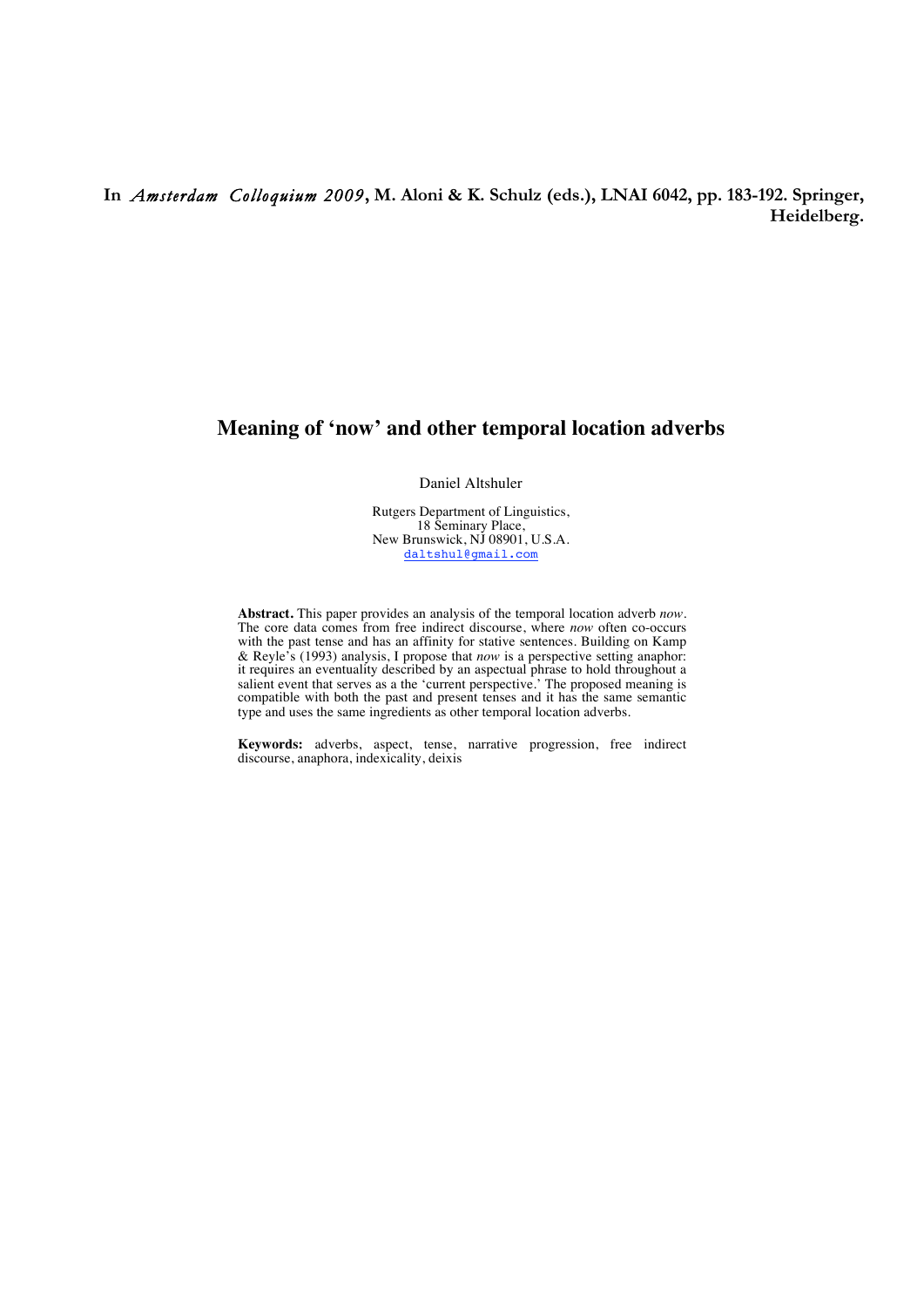## **1 Introduction**

There is a particular use of *now* where it co-occurs with the past tense.<sup>1</sup> This usage is often found in *free indirect discourse* (FID) viz. (1), where it is possible to understand the described eventualities as happening from the point of view of a particular character, rather than the narrator  $([1], [2])$ . This, however, is not a necessary condition for *now* to co-occur with the past tense. For example, the state of being unpleasant to look at in (2) *must be* interpreted from the point of view of the narrator.

He came to me and told me he had been dressing in my clothes whenever I wasn't home for quite a few years, and *now he was ready to take the next step* and with the help of his doctor (that I didn't even know about) he wanted to start the process of becoming female ([3]). (**1**)

Anna went to her plastic surgeon. She had won the beauty contest 30 years ago. *Now the old bag was a sight for sore eyes!* (Sam Cumming, p.c.) (2)

*Now* exhibits two key properties in discourses such as (1) and (2). The first is that *now* is used as an anaphor. This is especially clear when one compares (2) to its counterpart without *now*. In such a case, the state of being unpleasant to look at would be understood to hold when Anna won the beauty contest. This would render the discourse infelicitous. With *now*, however, the discourse is felicitous because the described state is understood to hold throughout the event of going to the plastic surgeon. This particular event is chosen as an antecedent because *now* is an event seeking anaphor and the perfect clause in (2) makes the consequence of the winning event salient (rather than the winning event itself; see [5], [6]).<sup>2</sup> Further evidence comes from (3), which is infelicitous with *now* because the series of stative sentences don't provide an antecedent of the right type; cf. (4), which is like (3), except that a series of eventive sentence are inserted, rendering the discourse felicitous with *now*.

Samsa's room, a regular human bedroom, only rather too small, lay quiet between the four familiar walls. Above the table on which a collection of cloth samples was unpacked and spread out hung a picture. It showed a lady, with a fur cap on and a fur stole, sitting upright and holding out to the spectator a huge fur muff. Samsa  $\{\text{\#was now}/\text{OKwas}\}$  intrigued by this lady (modified from [8]). (**3**)

Samsa's room, a regular human bedroom, only rather too small, lay quiet between the four familiar walls. Above the table on which a collection of cloth samples was unpacked and spread out hung a picture. It showed a lady, with a fur cap on and a fur stole, sitting upright and holding out to the spectator a huge fur muff. *Suddenly, the lady dropped the muff and took off her cap.* Samsa could not believe his eyes. He  $\{{}^{\text{OK}}$ was now/ ${ }^{\text{OK}}$ was} intrigued by this lady.

(**4**)

<sup>&</sup>lt;sup>1</sup> Lee ([4]) showed that of the 100 randomly selected narrative discourses from the British National Corpus that contained *now*, 63 had the past tense.

<sup>&</sup>lt;sup>2</sup> Henriette de Swart (p.c.) offers an alternative analysis in which *now* locates a described eventuality onto the *main narrative timeline*—e.g. in (2), the described states are understood to hold at the time of the going-to-the-surgeon event and not the winning event because only the former event is on the *main narrative timeline*. I am open to such an analysis and note in passing that its preference to the one proposed here largely depends on the semantics of the pluperfect and an explicit theory of *narrative timelines*. The semantics of the pluperfect assumed here is motivated by flashback discourses discussed in [7] (pp. 593-611).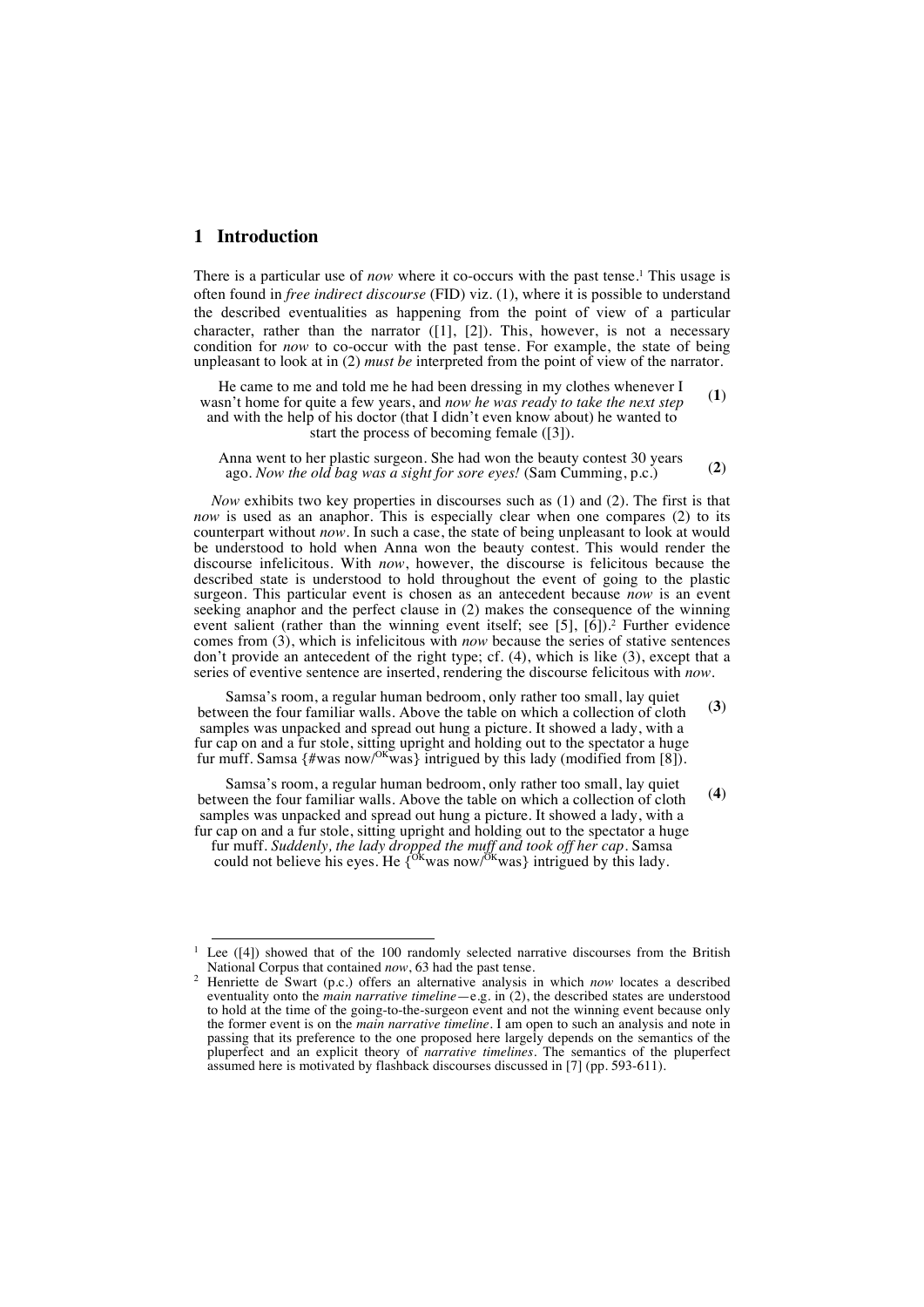The other property of *now* is exemplified by discourses such as (5) and (6). Here we see that *now* is incompatible with eventive sentences  $(7]$ , pp. 595-596).<sup>3</sup> In this way, *now* differs from all other temporal location adverbs (cf. [12]), including the seemingly similar anaphor *at that point* in (7).

He came to me and told me he had been dressing in my clothes whenever I wasn't home for quite a few years, and now he {#took/<sup>OK</sup>was ready to take/ $O<sup>K</sup>$ was taking/ $O<sup>K</sup>$ had taken} the next step... (**5**)

Yesterday, Anna went to her plastic surgeon. She had won the beauty contest 30 years ago. Now she  ${#*replaced*<sup>OK</sup> wanted to replace}$  her nose and upper lip with those of a donor. (**6**)

The first of Weiss' explicitly autobiographical novels, *Leavetaking*, describes his childhood and youth until 1940.  $\tilde{A}$ #Now/<sup>OK</sup>at that point} he essentially claimed his independence and set out to become an artist ([13]). (**7)**

Based on similar observations, Kamp and Reyle propose that *now* refers to a *temporal perspective point*—i.e. the speech time or a previously mentioned discourse event. The innovation of their analysis is that *now* is not treated as a *deictic expression*, i.e. one that *always* makes reference to the context of utterance (cf. [14]), viz. *will* or *I*, but rather as perspective setting anaphor whose value is always determined by the discourse context and is constrained by the tense. A problem with their analysis, however, is that they posit three past tenses even though the morphology indicates otherwise: (i) a past tense that only combines with stative sentences, (ii) a past tense that only combines with eventive sentences and (iii) a past tense that is required only in the presence of *now* ([7], pp. 601).

An alternative hypothesis is to say that in cases where *now* co-occurs with the past tense, there is a operator that 'shifts' *now*'s coordinates—e.g. in (2), an operator shifts the speech time coordinate to a past time, namely the time of Anna going to the plastic surgeon. In this way, we can maintain that *now* is a deictic expression; it refers to the (shifted) speech time.

One objection to this analysis comes from the seemingly *ad-hoc* motivation for using the shifting operator. Traditionally, such operators have been linked to propositional attitude verbs ([15]) and FID ([16], [17]), i.e. cases in which the 'perspective' shifts from the speaker (or narrator) to the attitude holder (or character in a novel). However, as we saw in (2), *now* can co-occur with the past tense in contexts where the described eventuality must be interpreted from the speaker's (or narrator's) point of view.

Another objection comes from the observation that shifting coordinates of *now* does not explain *now*'s reluctance to co-occur with eventive sentences viz. (5)-(7). This fact in particular, I believe, warrants a semantic reanalysis of *now*.

In this paper, I build on Kamp and Reyle's proposal that *now* is a perspective setting anaphor and propose a meaning that is (i) compatible with both the past and present tenses and (ii) has the same semantic type and uses the same ingredients as other temporal location adverbs. In particular, I propose that all temporal location

 $3$  Note that there is a reading of (5) and (6) in which the eventive predicates are acceptable. Such a reading, however, exemplifies a distinct *now*, which is not discussed in this paper (however, see [9]). The *now* considered here is truth-conditionally equivalent to *currently* and is morphologically distinguished from the other *now* in languages like Russian (cf. *sejčas*  vs. *teper* discussed in [10]) and Korean (cf. *cikum* and *icey* discussed in [11]).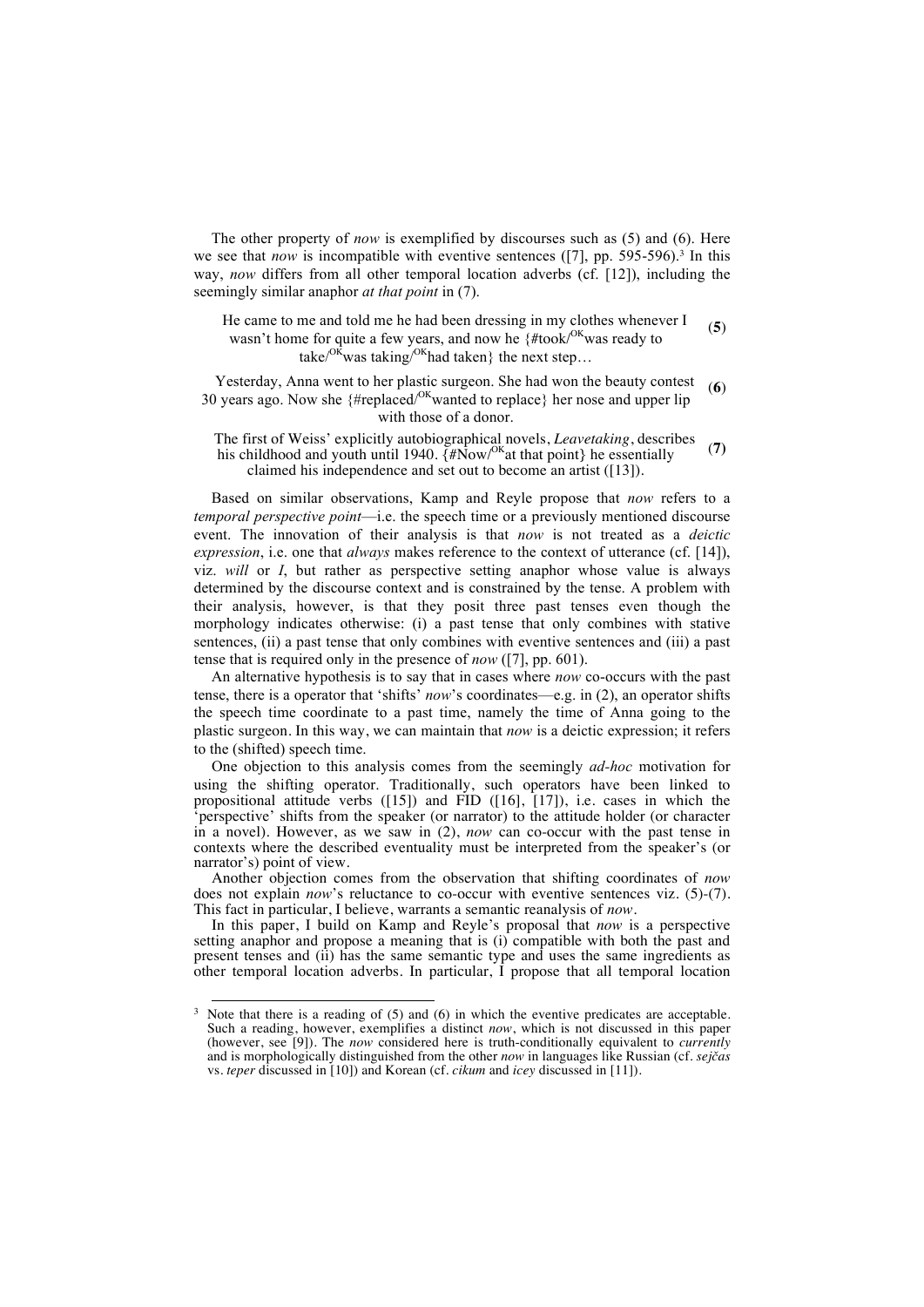adverbs have a temporal component and a discourse component. Depending on the nature of the adverb, one of these components typically plays a greater role in fixing the temporal location of an eventuality described by an aspectual phrase. In the case of *now*, however, both components play an instrumental role. They conspire to impose the following two requirements: (i) search for a topical event that serves as the 'current perspective' and (ii) describe what took place throughout this topical event. These two requirements capture *now*'s anaphoric nature and—given aspectual constraints on narrative progression discussed in the next section—they lead to a contradiction with eventive, but not stative verb phrases. All in all, the proposed analysis makes the correct predictions about the discourses considered in this section without "postulating apparently spurious ambiguities" ([7], pp. 599).

#### **2 Background assumptions**

It is generally held that temporal anaphora in narrative discourse motivates the notion of a *reference time*—i.e. a placeholder for where the narrative has developed ([18], [19], [20]). According to one influential analysis proposed by Bonnie Webber in [6], a reference time is either the time described by temporal location adverbs or the duration of the consequent state of a previously mentioned discourse event (cf. Partee's "time right after"). Moreover, following [18]-[20] Webber proposed that aspect constrains the temporal location of a described eventuality in the following way: Whereas events occur within a reference time, states hold throughout that time.

As an illustration of Webber's analysis, consider the Russian discourse below, in (8), which contains a sequence of sentences in the perfective aspect. With the adverb in (8b), this discourse entails that the dropping-off event preceded the money-giving event. However, without the adverb in (8b), the understood event ordering is reversed: the dropping-off event is understood to follow the money-giving event.

| Dudkin da-l                                                    | nam ogromnuju summu deneg. |               |  |      |  |
|----------------------------------------------------------------|----------------------------|---------------|--|------|--|
| Dudkin PFV.give-PST-3S us huge                                 |                            | money.<br>sum |  | (8a) |  |
| 'Dudkin gave us a large sum of money.'                         |                            |               |  |      |  |
| Za nedlju do togo my zavez-l-i                                 |                            | emu producty. |  |      |  |
| From week to that we PFV drop off-PST-2P him products          |                            |               |  |      |  |
| 'A week before that we had dropped off products at his place.' |                            |               |  | (8b) |  |

Applying Webber's analysis to (8), we would say that the dropping-off event is located within the reference time supplied by the adverb, i.e. a time that precedes the money-giving by a week. When the adverb is not present, however, the reference time is supplied by the discourse context and refers to the consequent state of the giving event. Given that the dropping-off event is contained within this consequent state, it is correctly predicted that the dropping-off followed the money-giving.

In sum, Webber's analysis is elegant because it relates events to times specified by an adverb in the same way it relates events to times provided by the discourse context. Despite its elegance, however, I argued in [21] and [22] that Webber's analysis cannot account for the Russian imperfective aspect, which relates distinct event parts to the reference time. Which event part is at play depends on how the reference time is specified. For example, in  $(\dot{9}b)$ , the adverb specifies the reference time and the dropping-off event is understood to occur a week before money-giving event as in (8b). This expected if we once again say that the dropping-off event is contained within the reference time. This relation, however, makes the wrong prediction about (9b) when there is no adverb and the reference time is therefore specified by the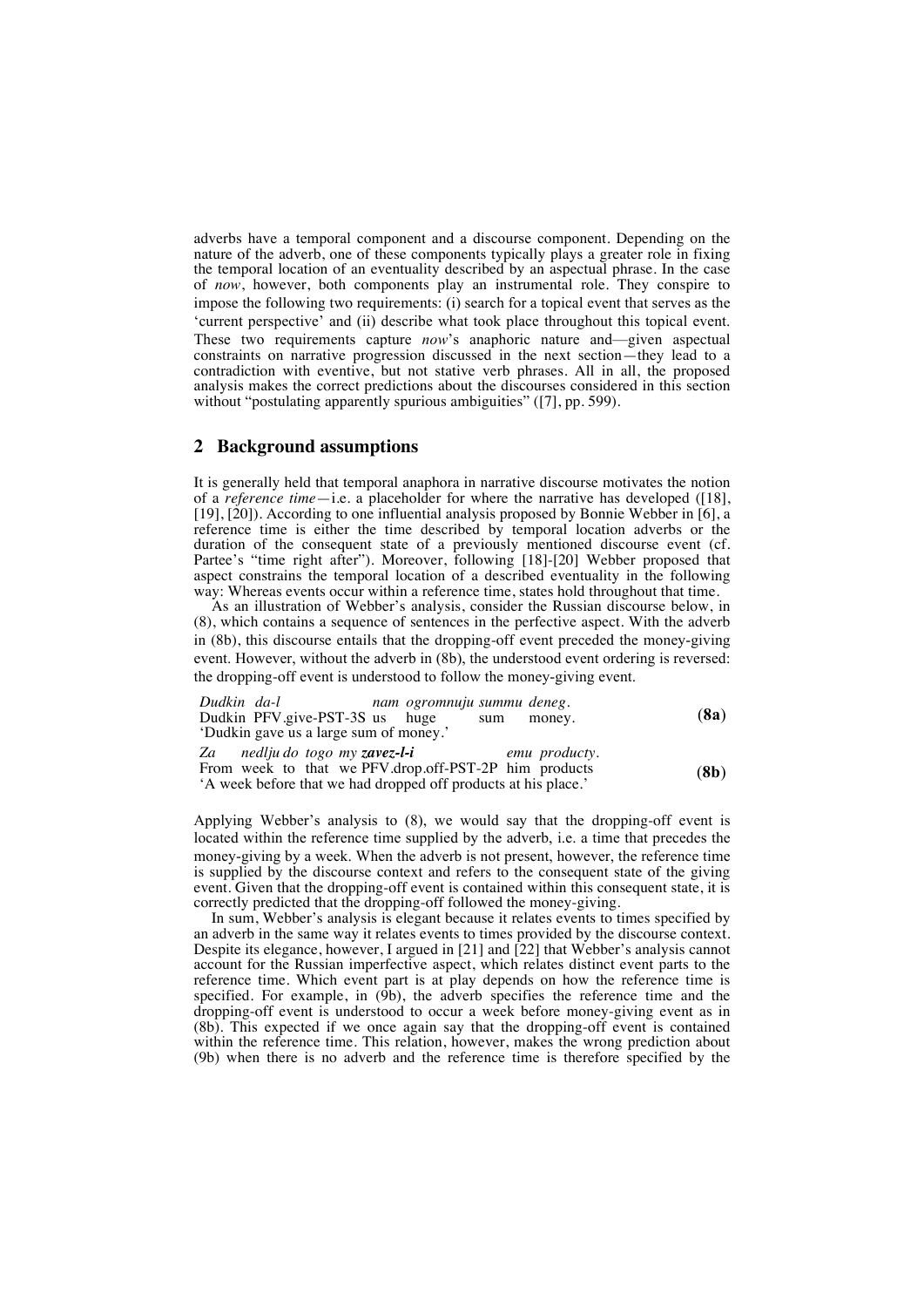discourse context. In particular, it predicts that the dropping-off event follows the money-giving event, viz. (8b) without the adverb. However, the dropping-off event is still understood to precede the money-giving event, viz. (8b)/(9b) with the adverb.

| Dudkin da-l                                                                                                                                                                                                                                                                                 | nam ogromnuju summu deneg. |     |               |                   |
|---------------------------------------------------------------------------------------------------------------------------------------------------------------------------------------------------------------------------------------------------------------------------------------------|----------------------------|-----|---------------|-------------------|
| Dudkin PFV.give-PST-3S us huge                                                                                                                                                                                                                                                              |                            | sum | money.        | (9a)              |
| 'Dudkin gave us a large sum of money.'                                                                                                                                                                                                                                                      |                            |     |               |                   |
| Za nedlju do togo my zavozi-l-i                                                                                                                                                                                                                                                             |                            |     | emu producty. |                   |
| From week to that we drop.off.IPF-PST-2P him products<br>$\mathcal{L}$ and a contract and a contract of the contract of the contract of the contract of the contract of the contract of the contract of the contract of the contract of the contract of the contract of the contract of the |                            |     |               | (9 <sub>b</sub> ) |

'A week before that we had dropped off products at his place.'

To account for the data above, I argued that it is necessary to split the notion of a *reference time* into two distinct parameters (cf. [7]; see also [23], [9] for independent evidence). I proposed a *birelational analysis* in which aspectual meaning involves both temporal information and information about discourse connectivity. In particular, aspect requires two inputs relative to which a described eventuality is located— $(i)$  a *time* that is specified by a temporal location adverb (or some other grammatical expression) and (ii) a *state* that is specified by the discourse context. Events are required to be contained within the two inputs, while states hold throughout them.

Applying this analysis to the Russian imperfective, I proposed that a described event is required to be contained within a time input, while the consequent state of the described event is required to contain a state input. This allows us to say that when the adverb is present in (9b), the dropping-off event is contained within a time that precedes the money-giving event by a week; when the adverb is not present, the consequent state of the dropping-off event contains a state, namely the consequent state of the money-giving event. This correctly predicts that the dropping-off event preceded the money-giving event whether or not the adverb in (9b) is present.

In what follows, I assume a birelational analysis of aspect without further comment. As shown in §4, this assumption is crucial to giving an adequate semantics for *now*. I end this section by providing birelational meanings of two English expressions: eventive and stative aspectual phrases in (10) and (11) respectively. In the next section, I provide details about how the inputs to these phrases are supplied.

$$
AspP [Anna laugh] \rightarrow \lambda s \lambda t \exists e[\tau(e) \subseteq t \land \tau(e) \subseteq \tau(s) \land laugh(anna, e)]
$$
 (10)

AspP [Anna be.sick]  $\rightsquigarrow \lambda s' \lambda t \exists s[t \subseteq \tau(s) \land \tau(s') \subseteq \tau(s) \land be.sick(anna, s)]$  (11)

#### **3 Meaning of temporal location adverbs**

I assume the syntactic architecture below, where aspectual phrases combine with a tense operator and the resulting denotation combines with an adverbial phrase.

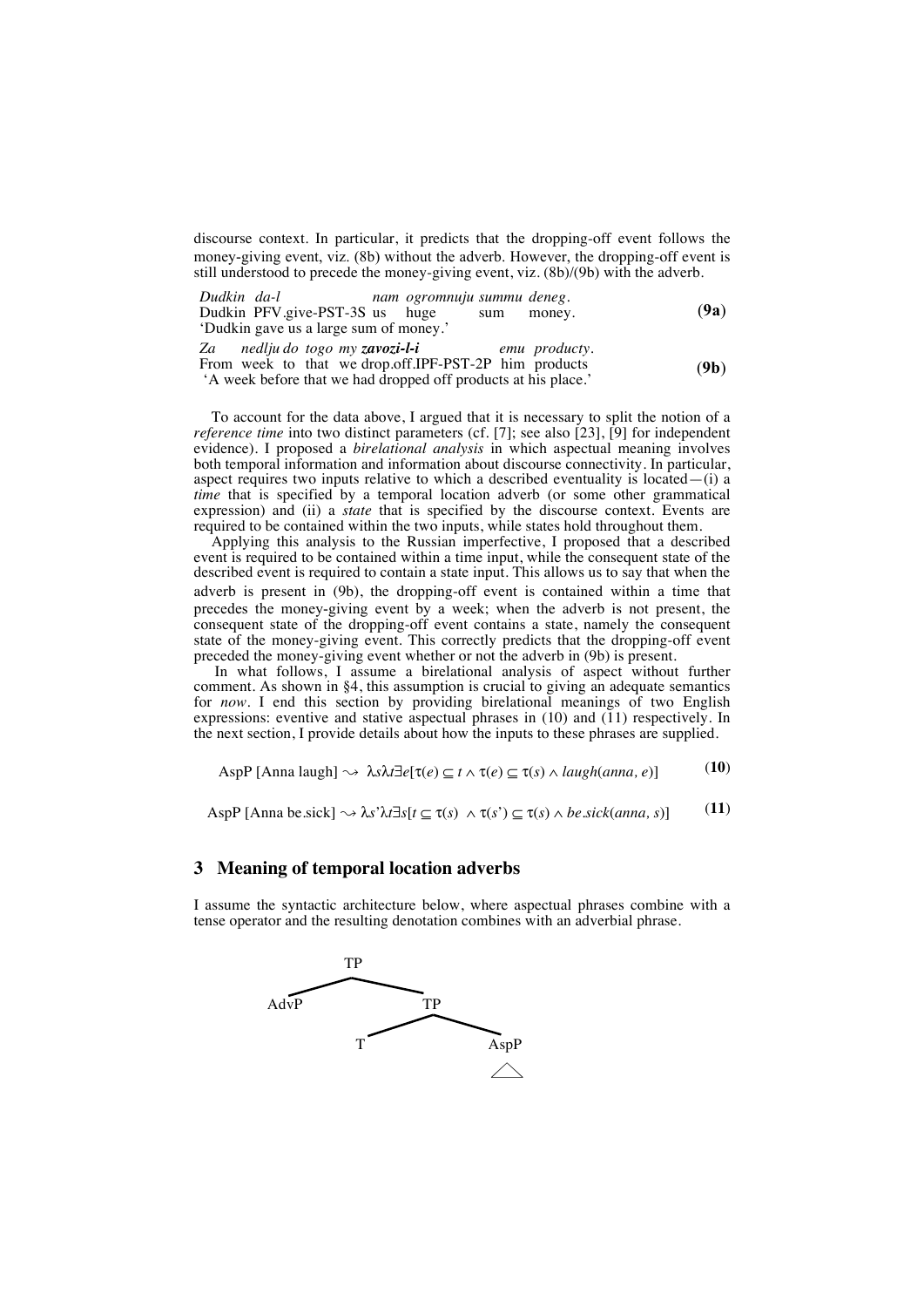I treat tense operators as relations between the speech event  $e_0$  and a time argument *t*. For example, the past tense operator PST below, in (12), requires that a time argument precede the run time of the speech event and the present tense operator PRS in (13) requires that the two be identified.

$$
T [PST] \sim \lambda Q \lambda s \lambda t [t < \tau(e_0) \wedge Q(s, t)] \tag{12}
$$

$$
T [PRS] \sim \lambda Q \lambda s \lambda t [t = \tau(e_0) \wedge Q(s, t)] \tag{13}
$$

With regard to temporal location adverbs like *yesterday, the day before, at 5,* and *February 15, 1981*, I propose that they combine with TP and have two functions. They supply a time input—which serves as the *location time* for a described eventuality (cf. [7])—and specify its duration as well as its relation to a *perspectival event*—i.e. the speech event or a previously mentioned discourse event (cf. Kamp and Reyle's notion of a *temporal perspective point* in [7]). <sup>4</sup> Moreover, they supply a state input, which does not play a significant role in locating the described eventuality.

As an illustration of the analysis, consider the denotations of *yesterday* and *the day before* in (14) and (15):

$$
\text{Adv [yesterday]} \rightsquigarrow \lambda Q \exists t \exists s [day(t) \land t <_{day} \tau(e_0) \land Q(s, t)] \tag{14}
$$

$$
\text{Adv [the day before,]} \rightarrow \lambda Q \exists t \exists s [day(t) \land t <_{day} \tau(e_n) \land Q(s, t)] \tag{15}
$$

Both adverbs specify that the location time *t* is a 24-hour interval of time denoted by *day* that precedes the perspectival event by a day. However, *yesterday* is deictic, i.e. it requires that the perspectival event be the speech event *e0*, whereas *the week before* requires that the perspectival event be a previously mentioned discourse event *en*. This explains why *yesterday* can be used discourse initially, but *the day before* cannot.

A question that arises is: Where does TP get its two inputs if there is no adverb present? Following work by Carlota Smith ([25], [26]), I assume that semantically, there is always an adverb present (even if it not there syntactically). In particular, I assume that episodic sentences in the past tense that do not have an overt adverb combine with a silent operator (cf. Bäuerle's silent 'once' in [27]). As illustrated in (16), the proposed operator supplies a state input  $s_n$  that requires a salient state antecedent that I will refer to as the *topic state*. Moreover, it supplies a time input which does not play a significant role in locating the described eventuality (cf. [7], pp. 528-529).

$$
Adv\left[<\mathbf{O}_n>\right] \sim \lambda Q \exists t [Q(s_n, t)] \tag{16}
$$

The proposed semantics of this operator can be taken to correspond to the overt narrative marker *then*. This would explain, for example, why the sentences in (17) are infelicitous out-of-the-blue: there is no topic state provided by the discourse context.

$$
\# \text{Avital came in} / \# \text{Then Avital came in.} \tag{17}
$$

Moreover, it would explain the understood event ordering in the discourses below in (18): *then* (in its covert or overt manifestation) requires that the sitting down event be

<sup>&</sup>lt;sup>4</sup> On this analysis, the contribution of tense is superfluous in the presence of certain adverbs. Following [24], I take this to reflect a remarkable property of natural language that in the presence of an adverb like *a week ago*, the past tense must still be expressed.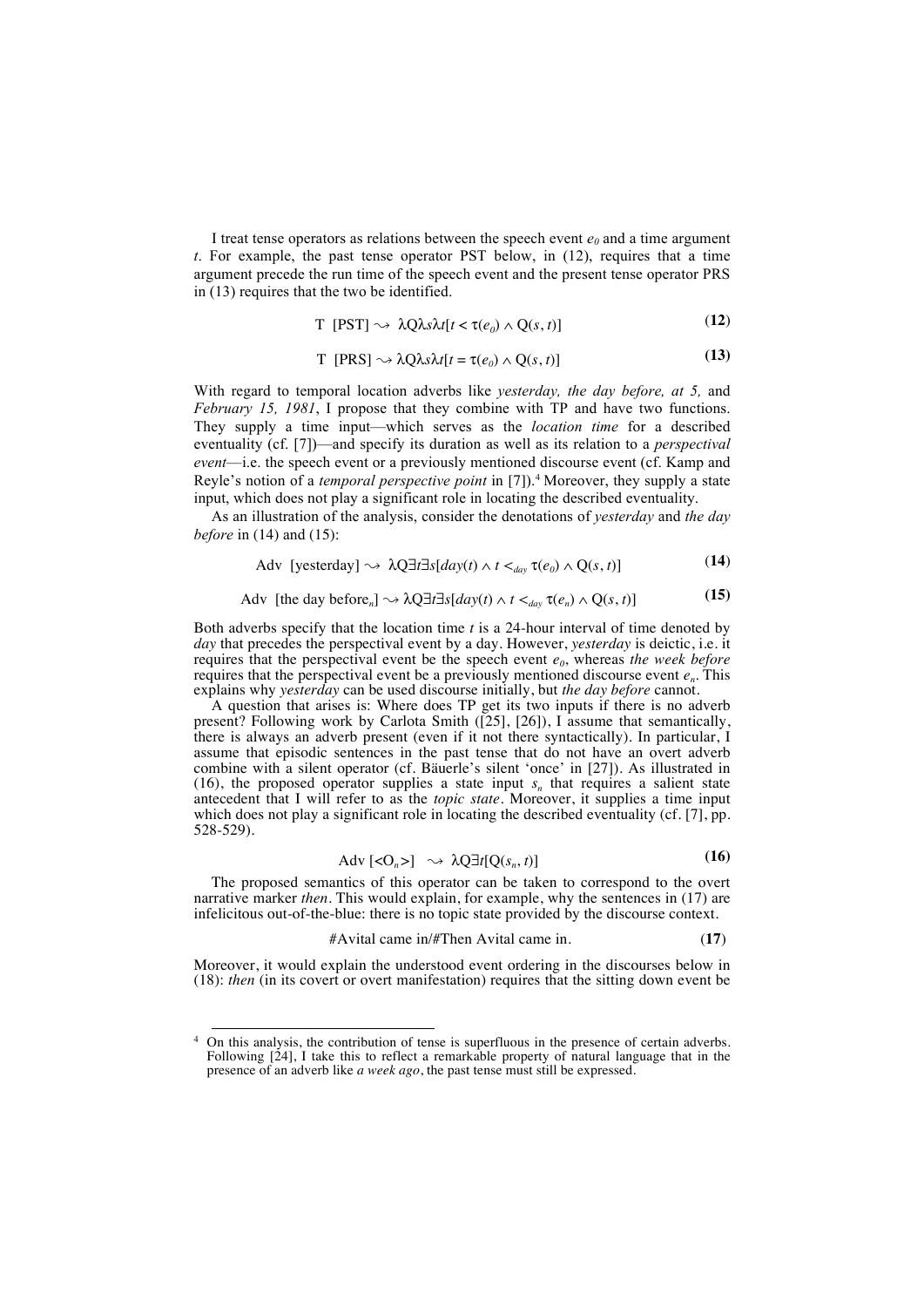contained within the topic state. Assuming this state is the consequent state of the coming in event, it is correctly predicted that the sitting follows the coming in.

> Yesterday, Avital came in. She sat down. Yesterday, Avital came in. Then she sat down. (**18**)

In sum, temporal location adverbs supply both temporal information and information about discourse connectivity. In particular, they supply two inputs that are required by aspectual phrases—a *time* and a *state*. Adverbs like *yesterday* and *the day before* are similar insofar as the supplied *time* input plays a greater role in fixing the temporal location of the described eventuality; the two adverbs differ solely in whether the perspectival event is the speech event or a previously mentioned discourse event. On the other hand, the *state* input supplied by the adverb *then* (at least on its 'narrative meaning', cf. [28]) plays a greater role in fixing the temporal location of the described eventuality. This explains why we never see this adverb discourse initially. In the next section, I propose that both the *state* and *time* inputs supplied by *now* play a significant role in fixing the temporal location of the described eventuality.

## **4 Meaning of 'now'**

In the introduction, we saw that *now* has two key properties: it is an anaphor that seeks a salient event antecedent and it has an affinity for stative sentences. The nuts and bolts of my analysis are as follows. *Now* encodes the following directions: (i) search for a topical event that serves as the "current perspective" and (ii) describe what took place throughout this topical event. The latter direction is consistent with the aspectual requirements imposed on stative predicates, but not eventive ones, thereby explaining the contrast in (19). Moreover, the contrast in (20) is explained in the following way. Without *now*, the states of being old and sick are required to hold throughout the topic state, namely the consequent state of the winning event (cf. discussion of (18)). With *now*, however, the states of being old and sick are required to hold throughout a topical event that serves as the 'current perspective.' The topical event must be the event of going to the plastic surgeon assuming that the past perfective clause *had won the beauty contest* makes the consequent state of the winning event salient (and not the winning event itself), viz. fn.2.

Yesterday, Anna went to her plastic surgeon. She had won the beauty contest 30 years ago. Now she  $\{ \text{#replace}/^{OK}$  wanted to replace} her nose and upper lip. (19)

Yesterday, Anna went to her plastic surgeon. She had won the beauty contest 30 years ago.  $\{$  #She was old and sick/<sup>OK</sup>Now she was old and sick}. (20)

In order to make sense of this proposal within the theory outlined in the previous two sections, consider the meaning for *now* below, in (21):

$$
Adv \left[ now_{n} \right] \longrightarrow \lambda Q \exists t \exists s[t = \tau(e_{n}) \land CONS(e_{n}) = s \land Q(s, t)] \tag{21}
$$

According to the formula above, *now* has the same semantic type and uses the same ingredients as other temporal location adverbs. In particular, it supplies a time input that is related to a salient event  $e_n$  that serves as the perspectival event. In this way, *now* is on a par with *the day before* viz. (15). It differs, however, in that it requires the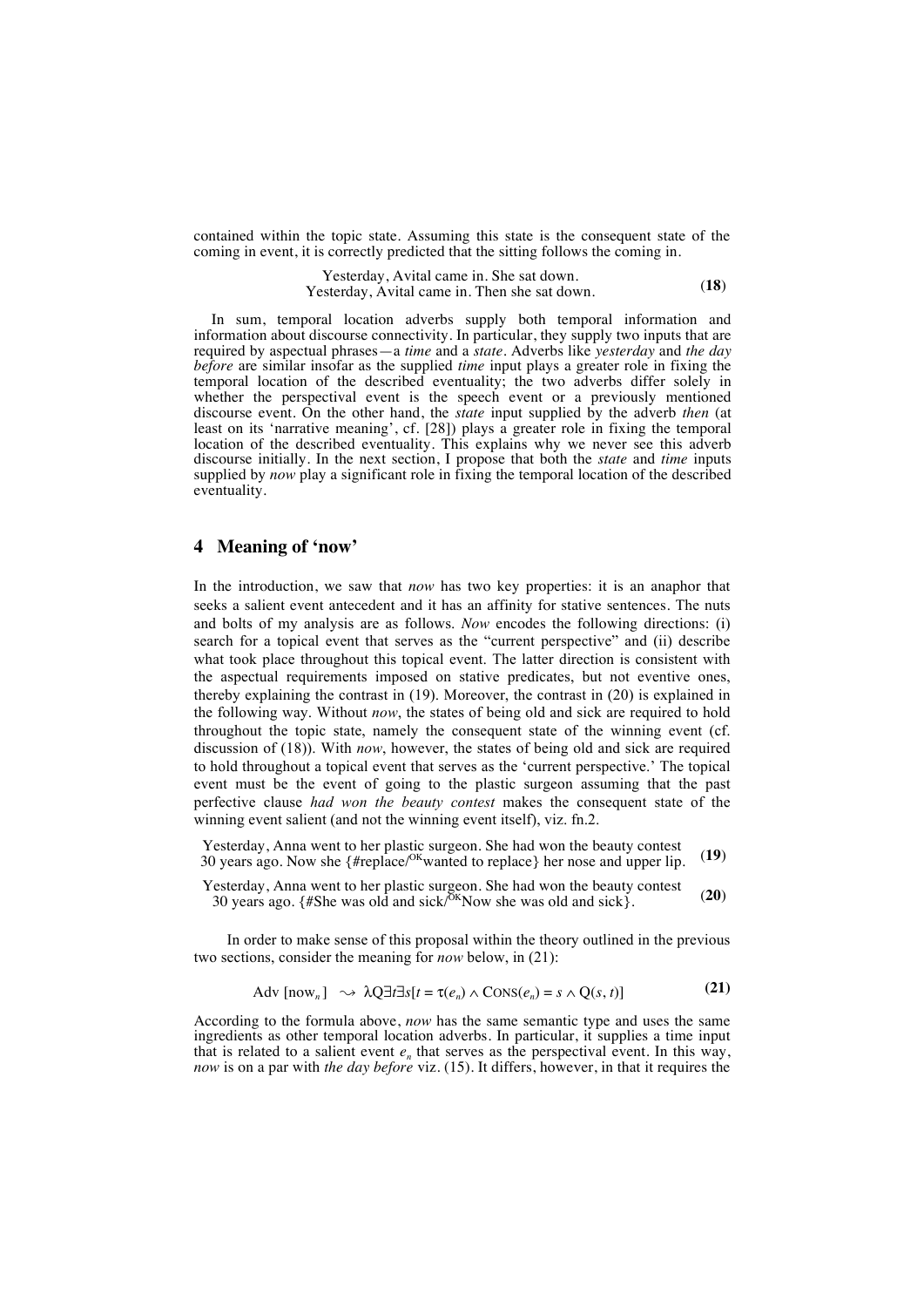supplied time input to be identified with (rather than precede) the run time of the perspectival event (viz. the relation  $t = \tau(e_n)$ ). As will be shown below, this difference is what makes *now* compatible with both the present and the past tense.

Like all other location adverbs, *now* also supplies a state input. However, unlike other adverbs, it relates this state to the perspectival event. In particular, it requires the supplied state input to be a consequent state of the perspectival event (viz. the relation  $\widehat{\text{Cons}}(e_n) = s$ ). In this way, both inputs supplied by *now* play a crucial role in fixing the temporal location of an eventuality described by AspP.<sup>5</sup> In particular, the relations  $t = \tau(e_n)$  and  $\text{Cons}(e_n) = s$  encoded by *now* entail that an eventuality described by AspP holds throughout the perspectival event as desired. Such is the case because given the analysis sketched out in the previous section—*t* and *s* are the inputs relative to which an eventuality described by AspP is located. In particular, events described by AspP are required to hold within these inputs, while states are required to hold throughout them. This leads to contradiction with eventive sentences, but not with stative sentences. That is, it follows from (21), (22) and (24) that the nose replacing event is contained within two non-overlapping eventualities—i.e. the perspectival event and its consequent state—thereby explaining the ungrammaticality of (19) with *replaced*. On the other hand, it follows from  $(21)$ ,  $(22)$  and  $(25)$  that a state of being sick held throughout the perspectival event as desired. In this way, we explain *now*'s affinity for stative sentences.

$$
T [PST] \sim \lambda Q \lambda s \lambda t [t < \tau(e_0) \wedge Q(s, t)] \tag{22}
$$

$$
T [PRS] \sim \lambda Q \lambda s \lambda t [t = \tau(e_0) \wedge Q(s, t)] \tag{23}
$$

$$
AspP [she replace her nose] \longrightarrow \tag{24}
$$

λ*s*λ*t*∃*e*[τ(*e*) ⊆ *t* ∧ τ(*e*) ⊆ τ(*s*) ∧ *replace.her.nose*(*she, e*)]

$$
AspP [Anna be sick] \longrightarrow \tag{25}
$$

#### λ*s*'λ*t*∃*s*[*t* ⊆ τ(*s*) ∧ τ(*s*') ⊆ τ(*s*) ∧ *be.sick*(*anna, s*)]

The proposed analysis not only accounts for *now* in contexts where it co-occurs with the past tense, but it also accounts for the seemingly deictic use of *now* in examples like (26). Here we see *now* appearing discourse initially and co-occurring with the present tense; it makes reference to the time at which it is uttered.

$$
Anna is sick now. \t(26)
$$

This is just one way in which *now* is used in a discourse; its seemingly deictic behavior in (26) comes from the present tense, which identifies the run time of the speech event with the time introduced by *now*, which in turn is identified with the perspectival event. For this reason it follows from (21), (23) and (25) that the state of being sick described in (26) holds throughout the speech event as desired.

## **5 Conclusion**

I end this paper by mentioning two challenges that the proposed analysis faces. I begin with Hans Kamp's example in (27), which entails that an earthquake is taking place at the speech event. What is interesting about this example is that there is no

<sup>&</sup>lt;sup>5</sup> Arguably the same can be said for the phrase *at the same time* and presumably others (cf. [9]).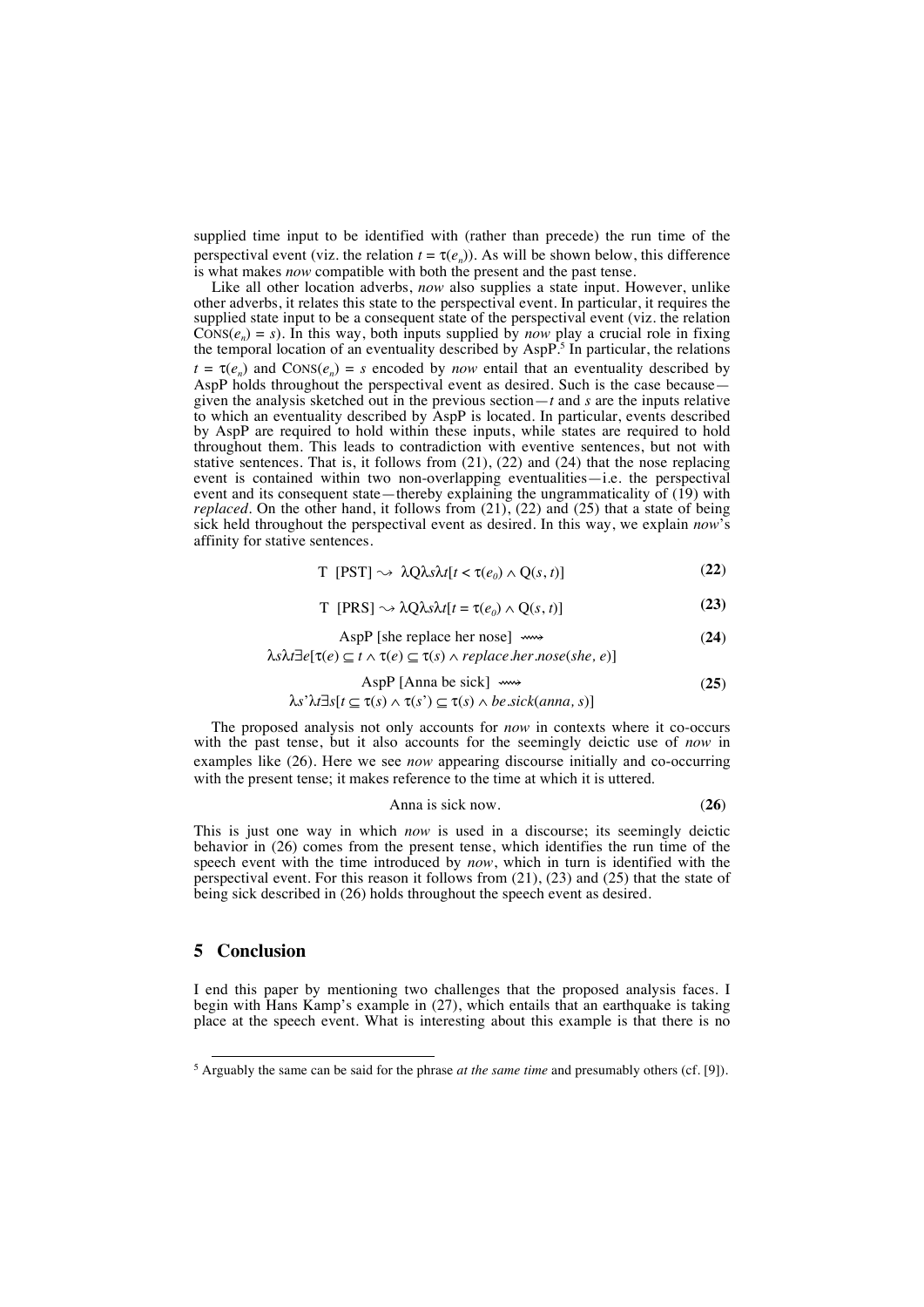present tense in the sentence and the aforementioned entailment disappears without *now*.

I learned last week that there would now be an earthquake ([14], pp. 299). (**27**)

Given the analysis proposed here, one could say that the perspectival event in (27) must be the speech event because it is compatible with the semantics of *would* and there is no other possible antecedent; the learning event described by the matrix clause is ruled out because *would* requires the earthquake to follow this event. In other words, the idea is that *now* is compatible with a *present* or a *past* perspectival event and—if no grammatical elements (viz. the present tense) indicate otherwise independent rules of anaphora resolution determine which one is chosen.

Another challenge for the proposed analysis concerns the behavior of other temporal location adverbs that appear to 'lose' their deictic characteristics in FID analogous to *now*. For example, consider *tomorrow* in (28), where it does not refer to a day after the speech event (see [1] for examples involving other adverbs).

Tomorrow was Monday, Monday, the beginning of another school week! (Lawrence, *Women in Love*, pp. 185; cited in [29]) (**28**)

Given the proposed analysis, there are two avenues to pursue: (i) like *now*, *tomorrow* is an anaphor or (ii) an FID operator is responsible for shifting *tomorrow*'s coordinates in (28). In its extreme, (i) leads to the perhaps undesirable claim that many (if not all) adverbial expressions that are typically thought to be deictic are really anaphoric. The less radical view in (ii), on the other hand, suggests that an FID operator is also at play when *now* occurs in FID. If that's right, then the effects of this operator are truth-conditionally undetectable given *now*'s proposed semantics.

**Acknowledgments.** This paper constitutes a part of my dissertation and I would like to thank my committee for their insight: Roger Schwarzschild, Barbara Partee, Maria Bittner and Matthew Stone. Moreover, I would like to thank Sam Cumming, EunHee Lee, Katrin Schulz, Yael Sharvit, an anonymous Amsterdam Colloquium reviewer, and the participants at the Amsterdam Colloquium—especially Hans Kamp, Fred Landman, Susan Rothstein, Henriette de Swart and Frank Veltman—for comments and discussions concerning the material in this paper. I take full responsibility for any errors.

#### **References**

- 1. Kamp, H., Rohrer, C.: Tense in texts. In: Bäuerle, R., et al. (eds.), Meaning, Use and Interpretation of Language, pp. 250--269. De Gruyter, Berlin (1983).
- 2. Doron, E.: Point of view as a factor of content. In: Moore S. M., A. Z. Wyner (eds.), Proceedings of SALT I, pp. 51--64. Cornell University Press, Ithaca, NY (1991)
- 3. Moore, A., Knott, A.: I prefer my husband now he's a woman. In: J. Chesnutt (ed.), Woman's Day magazine. Hachette Filipacchi Médias (2008)
- 4. Lee, E.: Discourse properties of 'now'. Presented at the 84th annual meeting of the Linguistic Society of America, January 7-10, Baltimore, Maryland (2010)
- 5. Moens, M., Steedman, M.: Temporal Ontology and Temporal Reference. Computational Linguistics 14, 15-28 (1988)
- 6. Webber, B.: Tense as discourse anaphor. Computational Linguistics 14, 61–73 (1988)